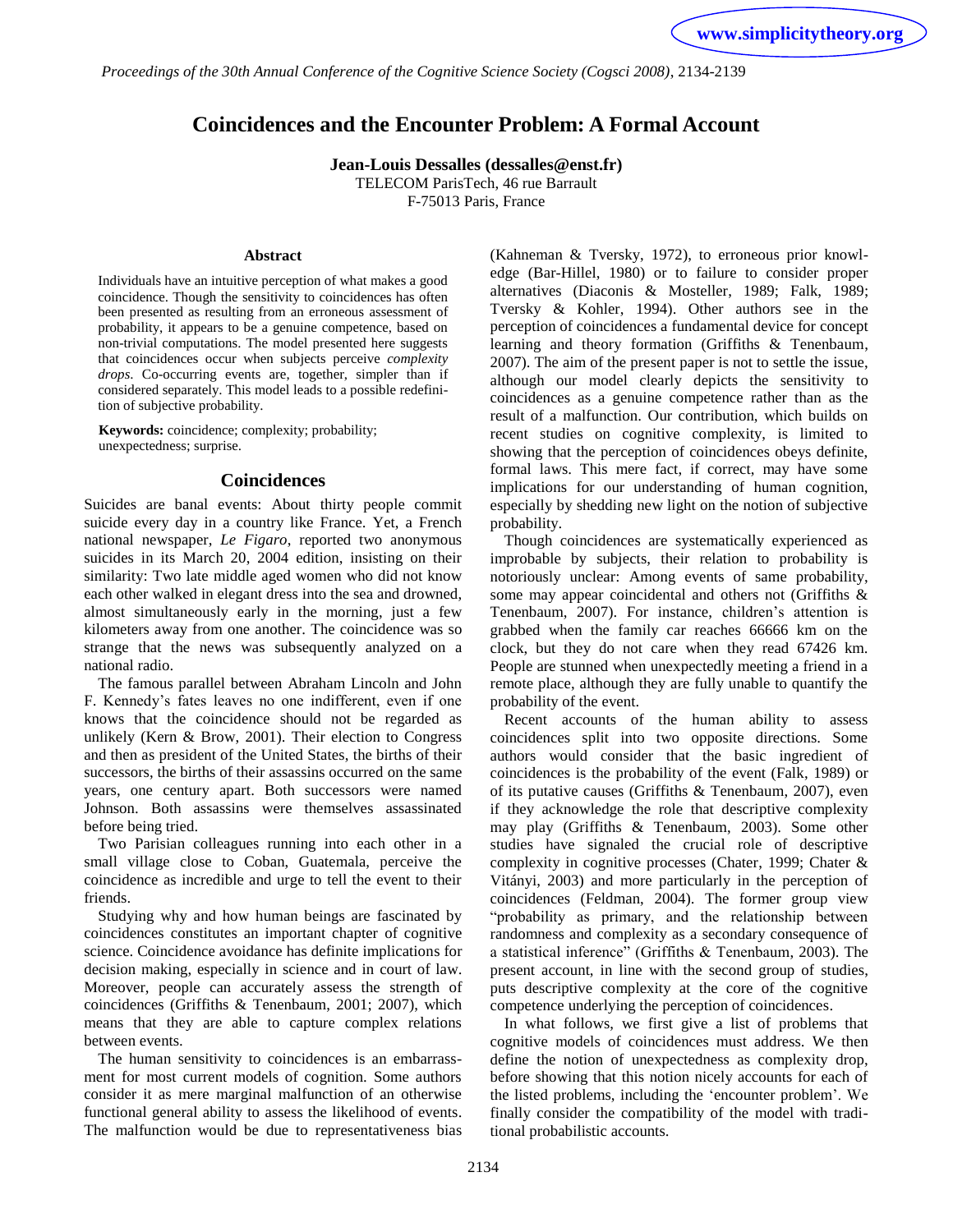## **What Is To Be Explained**

There are required specifications that a cognitive model of coincidence must meet. Let us phrase them using three examples, the double suicide by drowning, the Lincoln-Kennedy parallel and the fortuitous encounter.

- *Analogy*: Each common feature between Lincoln and Kennedy"s lives adds to the coincidence. In the case of the two drowned women, interest would have been even higher if they had had the same first name. If they had been of different ages, interest would have been lower. The repeated 100-year interval in the two-president coincidence is an analogy within the analogy.

- *Association*: Non-analogue features, such as the fact that Kennedy was shot in a car named Lincoln, still add to the coincidence value.

- *Prominence*: Kennedy and Lincoln are among the foremost US presidents. The coincidence would be less interesting if it involved obscure US presidents, or prominent Uruguayan presidents (for non-Uruguayan citizens).

- *Round numbers*: The Lincoln-Kennedy coincidence would be slightly less interesting if it involved an 87-year interval.

- *Closeness*: The short distance between the two suicides is a crucial aspect of the coincidence. In the report, proximity in time (early in the same morning), in space (a few kilometers apart) and in social hierarchy (two upperclass women) was highlighted. Conversely, interest in the coincidence would drop if the distance in any of these dimensions was increased.

- *Remoteness*: The remoteness of the place is a crucial ingredient of fortuitous encounters. While there is no coincidence in encountering a colleague two blocks away from workplace, running into a colleague in an obscure village 9000 km away from home is thrilling.

- *Egocentricity*: People are much more sensitive to coincidences (*e.g.* having same birth dates) when they are involved (Falk, 1989). The double suicide is much more intriguing for people who live close to the place where the event took place.

- *Causality*: Surprise vanishes when the coincidental events find a common easy causal explanation, for instance if the two suicidal women knew each other and had made a common decision. Conversely, interest is preserved when the available explanatory hypotheses are highly unlikely (Griffiths & Tenenbaum, 2007) as the fact, mentioned on the radio, that the two drowned women may have influenced each other through telepathy.

All these parameters have *systematic* effects on the perception of coincidences. This is an indication that some genuine cognitive competence is at work and that the surprise generated by coincidences is not the mere sideeffect of a general sensitivity to the presence of statistical exceptions. Probabilistic or statistical accounts would fail to account for most of the above properties, though they may suggest local laws in the case of closeness and egocentricity (using Poisson distributions), of remoteness (using a diffusion model) and of explanation (using Bayesian networks: Griffiths & Tenenbaum, 2007). A unified account is proposed now.

## **Unexpectedness and Descriptive Complexity**

The core property of coincidences is that they are *unexpected*. Unexpectedness has been given various definitions. An obvious one corresponds to Shannon"s definition of information  $U = \log_2 1/p_i$ , where  $p_i$  is the *a priori* probability of the event (Shannon, 1948). Another is  $U = \sum p_j^2 / p_i$  (Weaver, 1948); it accounts for the fact that improbable events are only interesting if they are a contrast to probable alternatives. Various authors have noticed the close relation between *description complexity*, also known as Kolmogorov complexity, and probability (Solomonoff, 1978; 1997; Chater, 1999; Feldman, 2004). The problem with Solomonoff's definition of probability as  $p = 2^{-c}$ , where  $C$  is the complexity of the event, is that simpler situations are assigned higher probability, as they are more likely to be generated. In coincidences, the reverse happens: Events are perceived as unlikely when they are "too" simple, for instance simpler than what the 'null hypothesis' predicts (Feldman, 2004). We propose a similar idea, captured in the following definition of *unexpectedness*.

<span id="page-1-0"></span>
$$
U(D) = C_w(D) - C(D) \tag{1}
$$

As observed by Tversky and Koehler (1994), "probability judgments are attached not to events but to descriptions of events". The unexpectedness of an event described through *D* is the difference between its W-complexity, or complexity "in the world" (as it is understood by the subject) and its observational complexity or O-complexity. Both *C<sup>w</sup>* and *C* are cognitive: They correspond to minimal cognitive descriptions available to the individual (Chater, 1999). They express the length of minimal 'programs' given to two different 'machines' that may be dubbed W-machine and Omachine. The W-machine functions according to what the subject sees as the normal behavior of the world (the Wmachine, therefore, depends on the subject's knowledge). The O-machine is unconstrained and may use any observational ability available to the subject.  $C_w$  and  $C$  are the minimal amounts of instructions, in bits, that must be given as input to these machines to *generate* the event described by *D*. These definitions are consistent with the original definition of Kolmogorov complexity, except that the ideal Turing machine is replaced by two versions of the human cognitive analysis capabilities.

Consider the coincidence of seeing 66666 on the clock when driving. The W-machine generates this pattern by copying an uninstantiated digit and then by performing five independent instantiations. The W-complexity thus amounts to  $C_w = C_{copy} + 5 \times \log_2 10$  (as the complexity of designating one number chosen among *n* is  $log_2 n$ . The O-machine generates the same pattern by copying an instantiated digit:  $C = \log_2 10 + C_{conv}$ . We thus get:  $U = 4 \times \log_2 10 = 13.3$  bit.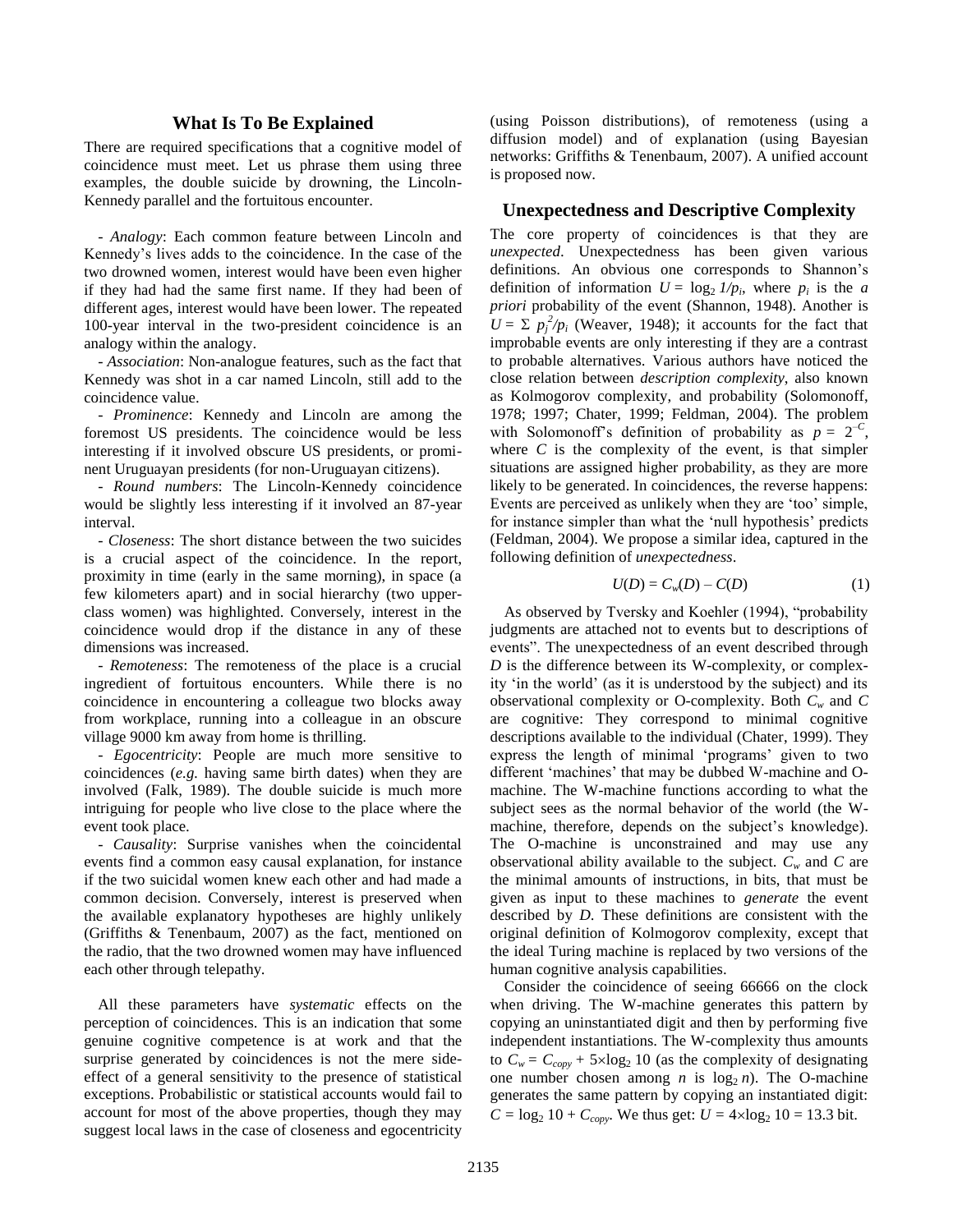According to definition [\(1\),](#page-1-0) merely mentioning "John F. Kennedy' creates a negative unexpectedness. The world (as the subject knows it) is supposed to be available to the Wmachine; therefore, the W-complexity of "John F. Kennedy" is zero, as he is believed to have existed. The O-machine requires a non-zero input to determine "John F. Kennedy". A minimal cognitive description may use a list of famous characters ranked by celebrity. The O-complexity would be the logarithm of Kennedy"s rank in that list. Alternatively (especially for people outside the US), a minimal description may go through the mention of the notion of US presidency, and then through the determination of John Kennedy among US presidents. O-complexity here is related to cognitive availability (Tversky & Kahneman, 1973) and may be independently assessed by various means including reaction times.

The mere mention of a feature like Kennedy"s age by the time he was killed requires no work from the W-machine, as everyone has an age; but its instantiation to a definite value such as 46 involves some complexity. In the worst case, the W-machine generates that age by copying it from its input. However, the W-machine may determine the age by choosing among likely age values for a US president, which leads to a lower complexity.

# **Unexpectedness and Coincidences**

Let us show now how the notion of unexpectedness can account for the eight specifications previously listed. We need the notion of *computation sequence*, noted with operator  $*$ . The sequence  $D_1 * D_2$  means that the W-machine needs to generate  $D_1$  before generating  $D_2$ :

$$
C_w(D_1 * D_2) = C_w(D_1) + C_w(D_2/D_1)
$$
 (2)

In a coincidence like the double suicide, the two events  $e_1$ and  $e_2$  are independent for the W-machine:  $C_w(e_2/e_1)$  =  $C_w(e_2)$ . We get:

$$
U(e_1 * e_2) \ge C_w(e_1) + C_w(e_2) - C(e_1) - C(e_2|e_1) \tag{3}
$$

The inequality comes from the fact that the computation sequence may be suboptimal for the O-machine. We can now review the eight specifications.

*Analogy*: This formula correctly predicts the importance of a close analogy between the two events, as best analogies make  $C(e_1) + C(e_2|e_1)$  minimum (Cornuéjols, 1996). Each new common element, such as the birth date of the assassins in the Lincoln-Kennedy parallel, is needed twice for the Wmachine, but only once for the O-machine, as its contribution to  $C(e_2|e_1)$  is zero. Common elements thus add to the unexpectedness of the situation. An additional prediction is that more complex common elements will be more surprising. Interest would indeed grow if the two drowned women wore a tattoo, but even more so if both had a red fivecentimeter long tattoo on the right shoulder.

*Association*: Inequation [\(3\)](#page-2-0) predicts that any element of *e*<sup>1</sup> that the O-machine can reuse to generate  $e_2$  will add to the surprise. Hence the mention that Kennedy was killed in car named Lincoln. The W-machine must generate the make of the car and requires several bits which add to  $C_w(e_2)$  to distinguish it from other makes; this generation is easier for the O-machine when  $e_1$  is given as input, as the name 'Lincoln' is available for free.

*Prominence*: Why is it important that Abraham Lincoln and John F. Kennedy be famous? Formula [\(3\)](#page-2-0) provides an answer. These two persons exist and are unique in the subject's world; the W-machine has thus no work to do to generate them. For the O-machine, however, their minimal description may go through determining their social role, US president, and then find them in a ranked list of USpresidents. Hence the importance for the coincidence to involve two prominent figures, as their complexity, which amounts to the logarithm of their rank in a list ordered by celebrity, adds to  $C(e_1)$  and to  $C(e_2|e_1)$ . Similarly, a social role such as president of Uruguay, if more complex for the subject, makes the coincidence less surprising, as it adds significantly to  $C(e_1)$ .

*Round numbers*: The presence of the negative term  $-C(e_2|e_1)$  in [\(3\)](#page-2-0) explains why the Lincoln-Kennedy story is more interesting as it is than if the repeated time interval had been of 87 years instead of 100. The point is that the cognitive complexity of the program that transforms 1846 into 1946 or 1860 into 1960 is simpler than the program that would transform 1846 into 1933 and 1860 into 1947 (the first program affects only one digit). Alternatively, one can observe that 100, as a number, is simpler than 87. The complexity of an integer  $n$  is smaller than  $\log_2 n$ . In the case of round numbers, it is significantly smaller. One million may be concisely defined as  $10^6$ , or as 1 followed by six copies of 0.

<span id="page-2-1"></span><span id="page-2-0"></span>*Closeness*: The role of closeness in time and space, as in the example of the double suicide, can only be understood if the notion of complexity is extended to continuous quantities. Though Kolmogorov complexity is defined only for discrete structures, the complexity of a place is naturally defined as the most concise set of directions that allows finding it. Locating a surface *a 2* on a two-dimensional area *S* requires no more than  $log_2(S/a^2)$  bits. When trying to locate such an area B from a place A, one may use a relative code, in which locations are ranked according to their distance from A. In such a system, the complexity of B amounts to  $C(B|A) = \log_2(\pi d^2/a^2)$ , where *d* is the distance from A to B. This complexity varies as  $2 \times \log_2 d$ . In expression [\(3\),](#page-2-0) the W-machine must compute the location of each event independently. The O-machine computes the location of one event, and then may use a relative coding. Hence the crucial importance of the two events being close to each other, as  $C(e_2|e_1)$  involves a term  $2 \times \log_2 d$ . The same prediction holds for the time dimension: Surprisingness decreases as  $\log_2 t$ where *t* is the time interval between the two events.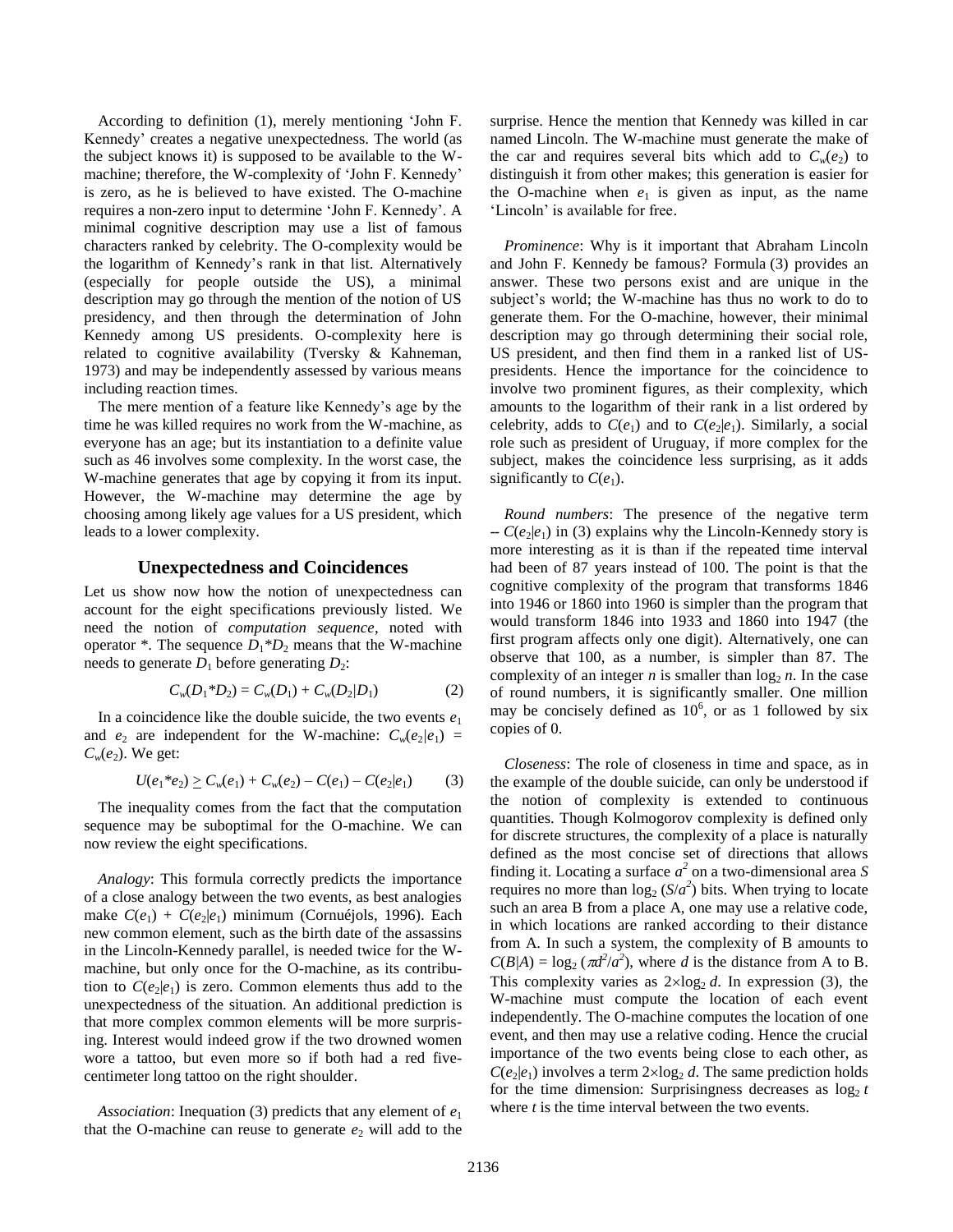Proximity effects do not require the presence of two events. On July 22, 2003, a minor blaze on the upper floor of the Eiffel Tower was reported in French national news media. This phenomenon is explained by formula [\(1\).](#page-1-0) The W-machine must generate the location of the blaze. If fires occur with a spatial density *D*, then localizing one of them demands  $\log_2 1/(a^2D)$  bits, as  $1/D$  represents the area of occurrence of one such event on average. The O-machine has first to specify the location of the Eiffel Tower, but this requires minimum complexity as the place is prominent (it is the top most popular monument in France). Then the Omachine gets the location of the blaze for free. The coincidence effect is predicted to decrease as the logarithm of the spatial density of the event and proportionally to the complexity of the monument. No wonder that events happening on prominent places are preferentially reported in the news (Warren, 1934).

*Remoteness*: Fortuitous encounters seem to be an exception to the rule of closeness, as the interest of the coincidence grows this time with the remoteness of the place! A proper application of [\(3\),](#page-2-0) however, restores the prediction.

First, let us observe that the encounter problem is spectacular, as it provides the best evidence that the human mind is sensitive to description complexity. In this kind of coincidence, interest grows with the *complexity of the place* and with the *simplicity of the encountered person*. The complexity of the place *l* is the relevant factor, not the distance: a big distant airport may be less complex than the backyard of an obscure building of a lost suburb a few kilometers away. The simplicity of the encountered person *P* is the relevant factor, not her closeness. Running into a celebrity may be as unexpected as running into a close colleague. These phenomenon is correctly predicted by the fact that unexpectedness varies as  $C(l) - C(P)$ , as we show now.

Let us compute<sup>1</sup> the unexpectedness of the sequence  $e g o^* P^* l (e g o)^* l (P)$ . Here,  $l (e g o)$  and  $l (P)$  designate the presence of self and of *P* at location *l*. For the W-machine,  $C_w(P) = 0$  as *P* is supposed to exist. In the 'world', *P*'s and *ego's* presence at *l* are independent:  $C_w(l(P)l(ego)) =$  $C_w(l(P))$ . If *ego* and *P* play symmetrical roles, the Wmachine requires  $C_w(\text{ego*P*l}(\text{ego})*l(P)) = 2 C_w(\text{l}(\text{ego}))$  to generate the encounter situation. The term  $C_w(l(ego))$ corresponds to the minimum size of a set of directions to reach *l* and amounts to *C*(*l*) in most cases (except if *l* is materially difficult to reach). On the other hand, for the Omachine,  $C(l(P)|l(ego))$  is zero. The O-machine demands  $C(P)$  to determine *P* and  $C(l(ego))$  to bring *ego* to *l*. Again, we suppose that  $C(l(ego)) = C(l)$ . We get, as announced:

$$
U(ego*P*l(ego)*l(P)) \ge C(l) - C(P)
$$
\n<sup>(4)</sup>

 $\overline{a}$ 

An alternative computation goes over the sequence  $e g o^* l (e g o)^* l (P)^* P$ . This time, *P* is first determined by her position  $l(P) = l(ego)$ . Now  $C_w(l(P)|l(ego))$  is zero, but not  $C_w(P/I(P))$ . To instantiate *P*, the W-machine has to distinguish among all individuals that may happen to be in *l*. One procedure to do so consists in checking local people first, by delimiting an area of radius *R* around *l* and considering all people living within it. Then *R* is increased until the actual *P* is reached. In this computation, *l* and *P*"s home play symmetrical roles, so that  $C_w(P/l(P)) = C(l) + c$ (again, *l* is supposed to be as complex for *P* as for *ego*). The constant *c* depends on the spatial density of people. The resulting unexpectedness  $C(l) + c - C(P)$  is similar to what we obtained in [\(4\).](#page-3-0) Note that this second computation still holds when the encounter occurs in the vicinity of *ego*"s home. In this case,  $C_w(l(ego))$  and  $C(l(ego))$  are negligible, but  $C_w(l(P))$  is close to  $C(h(P))$  (the complexity of *P*'s home) and the unexpectedness amounts to  $C(h(P)) + c$ *C*(*P*). It is indeed quite a coincidence to meet a celebrity in front of one's home.

*Egocentricity*: In the case of fortuitous encounters as for happening to have the same birthday, the coincidence is less impressive if it involves another person *Q* instead of *ego* (Falk, 1989). This effect is well predicted by formula [\(1\):](#page-1-0) The burden of determining *Q* adds to the O-complexity (but not to the W-complexity) and unexpectedness is diminished by the amount  $C(Q)$ . This accounts for the fact that firsthand stories are always preferred (Coates, 2003), since they are systematically more unexpected. To show this, we can derive the following inequation from [\(2\):](#page-2-1)

<span id="page-3-3"></span><span id="page-3-1"></span>
$$
U(D_1 * D_2) \ge U(D_1) + U(D_2/D_1) \tag{5}
$$

A recursive application of [\(5\)](#page-3-1) gives:  $U(Q^*e_1^*e_2) = -C(Q)$ +  $U(e_1/Q)$  +  $U(e_2/Q\&e_1)$ . We may consider that  $U(e_2/Q\&e_1) = U(e_2/e_1)$ , as the most concise description of  $e_2$ for the O-machine only uses  $e_1$ , whereas the W-machine uses neither  $e_1$  nor  $Q$ .

$$
U(Q^*e_1^*e_2) \geq -C(Q) + U(e_1|Q) + U(e_2|e_1) \tag{6}
$$

If *Q* is replaced by *ego*, we get:

<span id="page-3-2"></span>
$$
U(ego * e1 * e2) \ge U(e1|ego) + U(e2|e1)
$$
 (7)

This explains why coincidences involving *ego* are more intriguing, as unexpectedness is larger in [\(7\)](#page-3-2) than in [\(6\).](#page-3-3) Importantly, this "egocentric touch" (Falk, 1989) is obtained without any extensional reasoning. The present account considers neither alternatives nor "the size of the set to which one implicitly relates" (Falk, 1989).

<span id="page-3-0"></span>Equation [\(7\)](#page-3-2) also explains why a coincidence like the double suicide is more surprising to local people. The value of  $U(e_1|e_2o)$  may be significant, as it would be for a single suicide happening in the vicinity, whereas it may be negative for people living farther away.

*Causality*: Griffith and Tennenbaum (2007) developed a probabilistic (Bayesian) account of the reason why coinci-

<sup>&</sup>lt;sup>1</sup> A recursive application of formula [\(2\)](#page-2-1) gives  $C_w(D_1 * D_2 * D_3) =$  $C_w(D_1) + C_w(D_2/D_1) + C_w(D_3/D_1 \& D_2)$ . Irrelevant elements in conditional complexity expressions are omitted for the sake of clarity.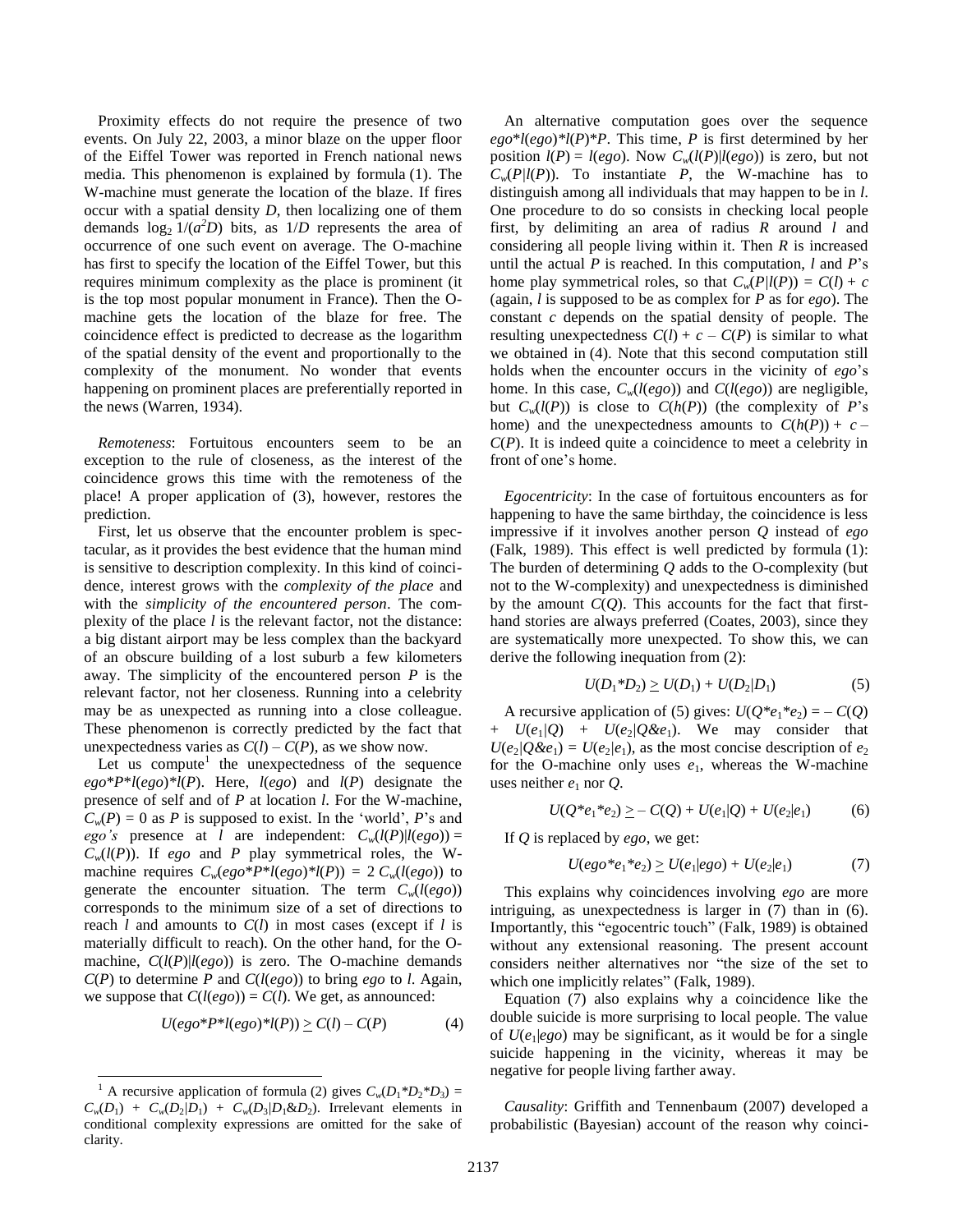dences are all the more surprising as they reveal the possibility of an alternative hidden causal structure that is itself highly unlikely. If the less unlikely causal explanation for the double suicide is that the two women influenced each other through telepathy, the feeling of coincidence remains high. If, however, one can believe that they met and decided to commit suicide simultaneously, the coincidence fades away. Our model accounts for the phenomenon, without relying on the notion of probability. Suppose that some causal explanation *H* accounts for both  $e_1$  and  $e_2$ . This means that  $C_w(e_1|H)$  and  $C_w(e_2|H)$  are negligible. If  $e_1$  and  $e_2$ are explained by *H*, then:

$$
C_w(e_1 * e_2) \le C_w(H * e_1 * e_2) \approx C_w(H) \tag{8}
$$

The W-complexity  $C_w(H)$  of a causal explanation *H* is the amount of information required for the "world" *W* to generate *H*. It measures the credibility of the theory (Chaitin, 2004). If *H* is easy to believe,  $U(e_1^*e_2)$  does not take significant values and there is no reason to be surprised. Conversely, if *H* is hard to accept, as for the telepathy hypothesis,<sup>2</sup> then  $C_w(H)$  takes high, prohibitive, values. The sequence  $H^*e_1*e_2$  no longer provides the lowest value for  $C_w(e_1 * e_2)$  and the hypothesis should be rejected.

## **Discussion: What the model predicts**

The perception of coincidences is a definite ability, like the ability to decide whether a sentence in one"s mother language is grammatical or not. Individuals *know* when a state of affairs makes a good coincidence, and they know if some variation of a given parameter makes a difference. This cognitive ability has to be accounted for, and this is what is attempted here.

The model proposed in this paper meets all the specifications concerning the perception of coincidences that have been listed above, by explaining the systematic role of analogy, of association, of prominence, of round numbers, of closeness, of remoteness, of egocentricity and of causality. Probabilistic models at best predict certain of these features, while the others remain mysterious. The model derived from formula [\(1\)](#page-1-0) succeeds in predicting them all. Moreover, it does it in a quantitative way. For instance, the effect of spatial closeness is expected to obey a logarithmic law  $2 \times \log_2 d$ , and time will affect coincidence logarithmically as well. In the case of fortuitous encounters, the complexity  $(=$  shortest description) of the place is predicted to be the determining factor, not distance. These various dependencies are all testable and thus make the model falsifiable.

A classical critique addressed to complexity-based approaches is that Kolmogorov complexity is proven to be uncomputable (Li & Vitányi, 1993). Models based on Kolmogorov complexity are thus sometimes believed to

 $\overline{a}$ 

lack any real predictive power. This led authors (Simon, 1972; Feldman, 2004) to consider alternative measures of complexity, such as Boolean complexity or algebraic complexity, that are computable. Indubitably, human minds are not ideal computing device that would be free to run any kind of program. Minds are bound to process signals and representations in certain particular ways. However, they are sensitive to the complexity of their own processes, as shown for instance by the existence of strong perceptive biases toward simplicity (Chater, 1999; Chater & Vitányi, 2003). The law encapsulated in formula [\(1\)](#page-1-0) suggests that this preference for simplicity operates at higher levels of abstraction as well, and across various modalities. Unexpectedness conflates all available sources of complexity (perceptual, structural, spatio-temporal, conceptual) into one single measure that constitutes the judgment of coincidence. This is why the analogy with Kolmogorov complexity is justified, as the only absolute criterion is the size of the shortest *available* description.

One can legitimately worry about the existence of two types of models that address the issue of coincidence perception. If the complexity-based model proposed here is correct, why would probabilistic or Bayesian accounts have partial predictive power? And why are coincidences systematically accompanied by a subjective feeling of low probability (Griffiths & Tenenbaum, 2007)? The relation between descriptive complexity and probability has always been noticed (Solomonoff, 1997), but its usual formulation as  $p = 2^{-C(D)}$  is unsatisfactory for our purpose. It would mean that the probability of structures is a decreasing function of their complexity, but coincidences are often striking just because they are simple. To account for the subjective perception of probability in case of lottery results, we introduced an alternative way of deriving probability from complexity (Dessalles, 2006), by defining *cognitive probability* as:

<span id="page-4-0"></span>
$$
p = 2^{-U} \tag{9}
$$

Cognitive probability is defined only for unexpected situations, which means that  $U \geq 0$ . This definition reverses Shannon"s definition, where unexpectedness plays the role of information. It suggests that unexpectedness, as defined by [\(1\),](#page-1-0) is a more fundamental cognitive notion from which cognitive probability is derived. Formula [\(9\)](#page-4-0) offers a nonextensional definition of cognitive probability.<sup>3</sup> It explains why individuals do not find that all actual states of the world have zero probability, despite the fact that each is unique. It also explains why certain features are regarded as relevant while others (like the horizontal orientation of dice) are spontaneously discarded. In the case of coincidences, the sensation of low probability appears to result, not from the evaluation of a set of alternatives, but from the perception of

<sup>2</sup> One way to estimate the W-complexity of the telepathy hypothesis is to imagine the complexity of the conditions that led to an effect in this situation and to the absence of effect in other situations.

 $\overline{3}$ Checking whether the probabilities of all elementary alternatives sum to 1 would be quite artificial in most cases, as situations are rarely perceived as exclusive. 66666 km or 67426 km on the clock are respectively read as "one repeated digit" and 'any amount' and are assigned probability  $10^{-4}$  and 1.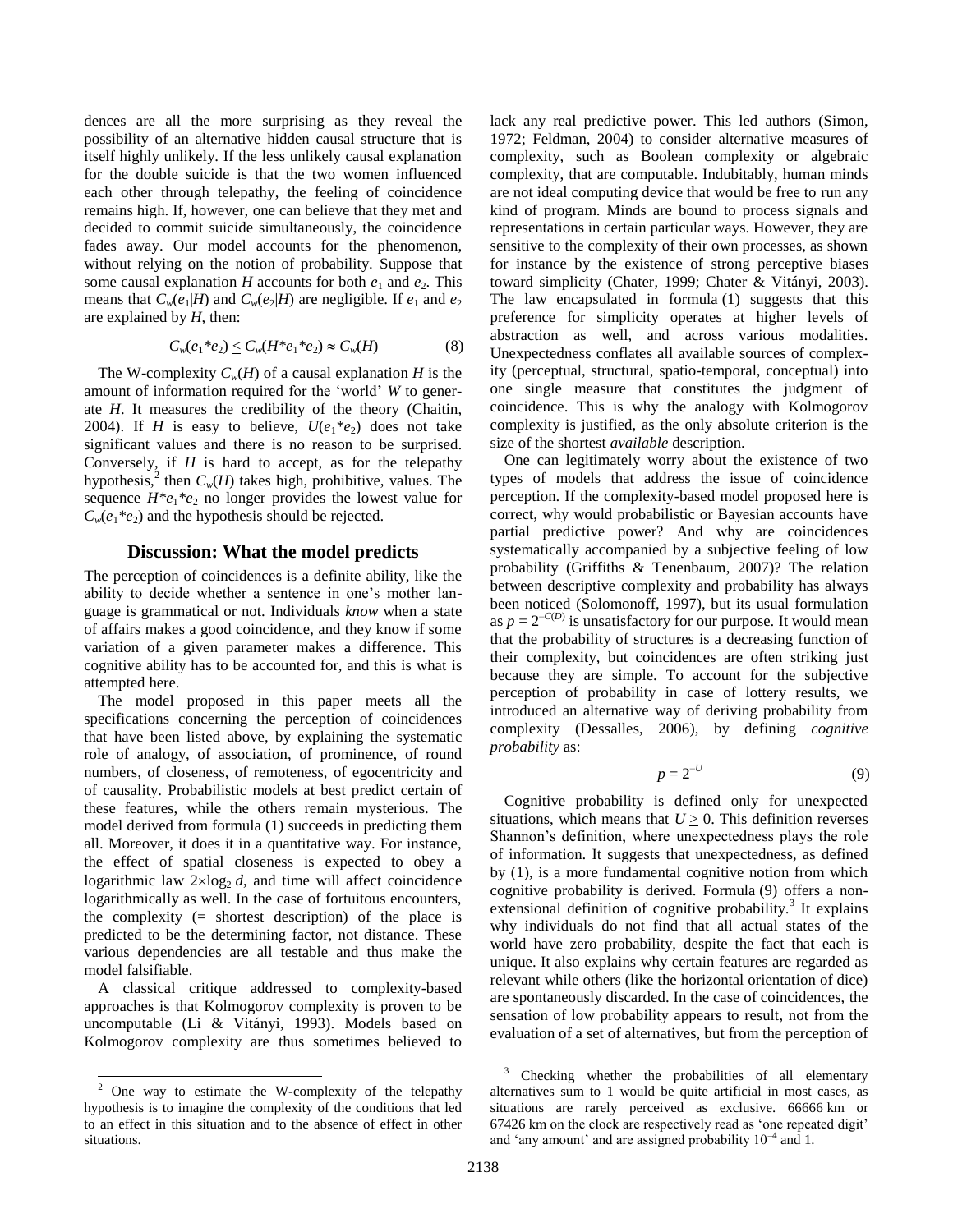a complexity drop. We do not wonder what the alternatives are when we hear that two sixty-year old women chose to walk with their most beautiful dress into the sea early in the same morning (should they have worn pants, or chosen late afternoon?).

## **Conclusion**

The research initiated in the recent years on the cognitive role of descriptive complexity has already produced valuable results. The model presented in this paper is meant as a contribution to this enterprise. It should be extended in two directions. First, it is important to get a deeper understanding of the processes through which human subjects assess descriptive complexity and to see how they are compatible with the definitions adopted in the present model. Second, it will be interesting to confront the various predictions of the model with actual reactions of subjects to whom various versions of coincidences are presented, as we did for probability estimates (Dessalles 2006). Parameters can be manipulated according to the model to affect surprise. Such studies may prove delicate, however, as surprise cannot be easily elicited successively in the same subjects.

One important conclusion strongly suggested by the model is that the human mind is able to perform non-trivial formal computations. The sensitivity to complexity drop seems to be a general law, which applies across modalities and at all levels of abstraction. This means that our mind is able, in some way, to assess the complexity of its own information processing. Such a possibility opens many new perspectives.

#### **References**

- Bar-Hillel, M. (1980). The base-rate fallacy in probability judgments. *Acta Psychologica*, *44* (3), 211-233.
- Chaitin, G. J. (2004). On the intelligibility of the universe and the notions of simplicity, complexity and irreducibility. In Hogrebe & Bromand (Eds.), *Grenzen und Grenzüberschreitungen, XIX*, 517-534. Berlin: Akademie Verlag.
- Chater, N. (1999). The search for simplicity: A fundamental cognitive principle?. *The Quaterly Journal of Experimental Psychology*, *52* (A), 273-302.
- Chater, N. & Vitányi, P. (2003). Simplicity: a unifying principle in cognitive science?. *Trends in cognitive sciences*, *7* (1), 19-22.
- Coates, J. (2003). *Men talk.* Blackwell.
- Cornuéjols, A. (1996). Analogie, principe d'économie et complexité algorithmique. In *Actes des 11èmes Journées Françaises de l'Apprentissage*. Sète, France.
- Dessalles, J-L. (2006). A structural model of intuitive probability. In D. Fum, F. Del Missier & A. Stocco

(Eds.), *Seventh International Conference on Cognitive Modeling*, 86-91. Trieste, IT: Edizioni Goliardiche.

- Diaconis, P. & Mosteller, F. (1989). Methods for studying coincidences. *Journal of the American Statistical Association*, *84* (408), 853-861.
- Falk, R. (1989). Judgment of coincidences: Mine versus yours. *American Journal of Psychology*, *102* (4), 477-493.
- Feldman, J. (2004). How surprising is a simple pattern? Quantifying 'Eureka!'. *Cognition*, *93*, 199-224.
- Griffiths, T. L. & Tenenbaum, J. B. (2001). Randomness and coincidences: Reconciling intuition and probability theory. In J. D. Moore & K. Stenning (Eds.), *23rd annual conference of the Cognitive Science Society*, 370-375. Edinburgh, UK.
- Griffiths, T. L. & Tenenbaum, J. B. (2003). Probability, algorithmic complexity, and subjective randomness. In R. Alterman & D. Kirsh (Eds.), *25th annual conference of the Cognitive Science Society*. L.E.A.
- Griffiths, T. L. & Tenenbaum, J. B. (2007). From mere coincidences to meaningful discoveries. *Cognition*, *103* (2), 180-226.
- Kahneman, D. & Tversky, A. (1972). Subjective probability: A judgement of representativeness. *Cognitive Psychology*, *3*, 430-454.
- Kern, K. & Brown, K. (2001). Using the list of creepy coincidences as an educational opportunity. *The history teacher*, *34* (4), 531-536.
- Li, M. & Vitányi, P. (1993). *An introduction to Kolmogorov complexity and its applications.* New York: Springer Verlag, ed. 1997.
- Shannon, C. E. (1948). A mathematical theory of communication. *The Bell System Technical Journal*, *27*, 379-423,623-656.
- Simon, H. A. (1972). Complexity and the representation of patterned sequences of symbols. *Psychological Review*, *79* (5), 369-382.
- Solomonoff, R. J. (1978). Complexity-based induction systems: Comparisons and convergence theorems. *IEEE transactions on Information Theory*, *24* (4), 422-432.
- Solomonoff, R. J. (1997). The discovery of algorithmic probability. *Journal of Computer and System Sciences*, *55* (1), 73-88.
- Tversky, A. & Kahneman, D. (1973). Availability: A heuristic for judging frequency and probability. *Cognitive Psychology*, *5* (2), 207-232.
- Tversky, A. & Koehler, D. J. (1994). Support theory: A nonextensional representation of subjective probability. *Psychological Review*, *101* (4), 547-567.
- Warren, C. N. (1934). *Modern news reporting.* New York: Harper & Brothers, ed. 1959.
- Weaver, W. (1948). Probability, rarity, interest, and surprise. *The Scientific Monthly*, *67*, 390-392.